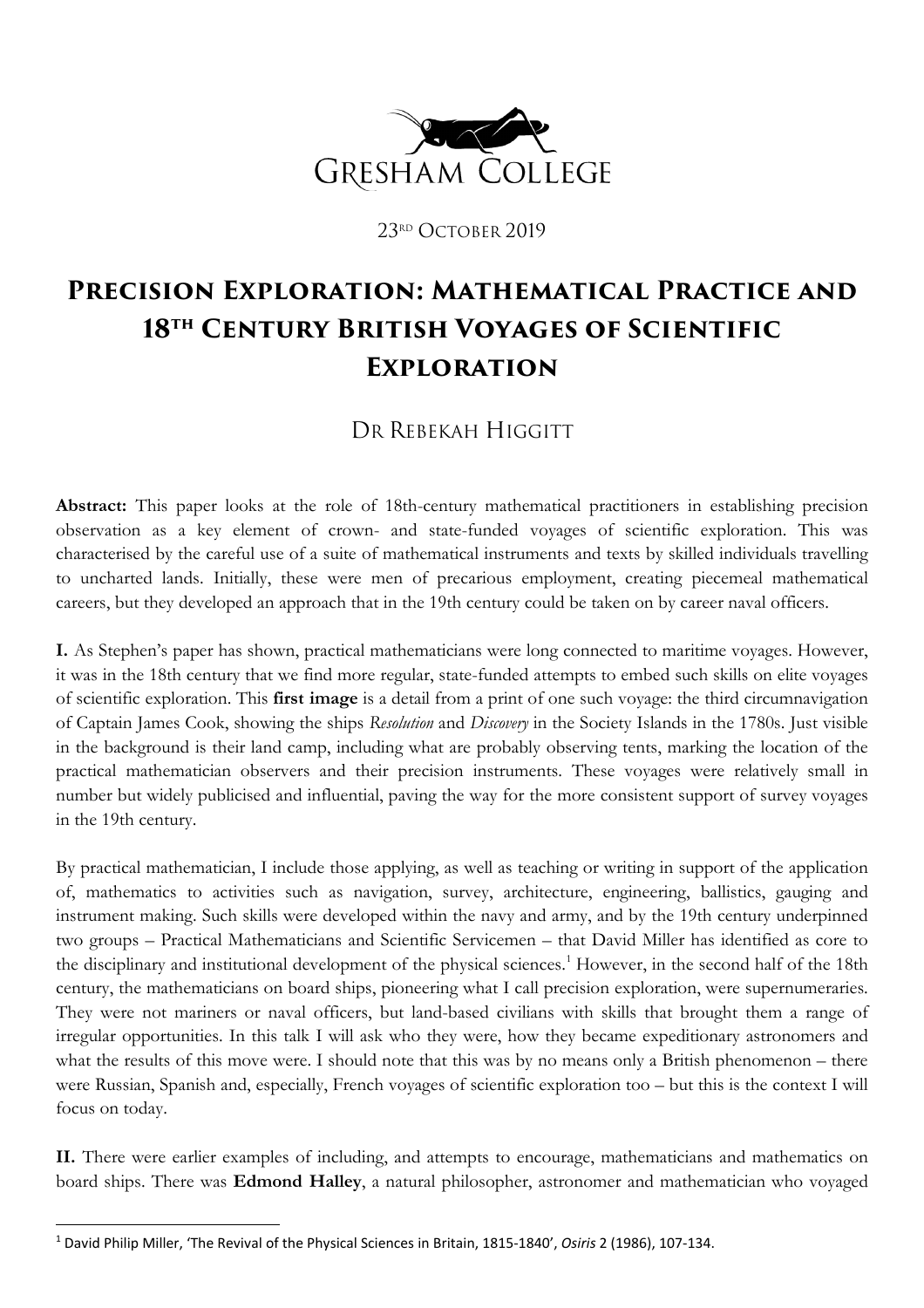

abroad to make observations of the southern stars and a transit of Mercury from the island of Saint Helena in 1677. He was, during a brief interlude of peace in 1690s after the end of the Nine Years' War, also very unusually made a captain in order to take charge of a naval voyage to investigate terrestrial magnetism in the Atlantic.

There were several initiatives to increase the number of skilled individuals within the navy. Attempts in the 1670s to encourage the use of astronomical methods to find longitude at sea – relying on precision instruments, astronomical tables and calculation – were supported by the creation of the **Royal Observatory, Greenwich**, and the foundation of the Royal Mathematical School, intended to teach boys before being apprenticed to a sea captain. The first Astronomer Royal, John Flamsteed, was rather dismissive of the abilities of most seamen – blaming "Ignorance" and "the Poverty of the braine, proceeding from an Obstinate Laziness" – but he offered advice on the school's curriculum and taught boys and young men intended for sea service privately. [2](#page-1-0) He suggested that the right combination of sober pupil and skilled Master would, after practical apprenticeship at sea, produce inventive and diligent navigators. He is shown here on the ceiling of the Painted Hall at the Royal Hospital for Seamen at Greenwich, as master to his apprentice Thomas Weston, himself later a teacher of mathematics for navigation.

Another of Flamsteed's former assistants was his nephew-in-law, **James Hodgson**. Hodgson had been assistant at Greenwich from 1695 to 1702, became a mathematical teacher and author, and natural philosophical lecturer, in London before being appointed mathematical master at the Royal Mathematical School in 1709. If the textbook he produced for his pupils and wider public in 1723, *A System of the Mathematics*, is anything to go by, his hope was that boys trained in mathematics and the theory of astronomy and navigation before undertaking a practical apprenticeship, had the potential to apply astronomy to improve navigation. They might, he suggested, make the lunar-distance method of finding longitude a practical proposal: "I cannot help thinking, that if Men would set about it in good Earnest, they would not fail to meet with Success at Sea."

Some of these pupils became commanders but others applied for the rather lowly position of naval schoolmaster. Since 1702, they were placed on ships to instruct "not only in the theory but the practical part of Navigation" and "the Art of Seamanship". Their competence, like that of the Mathematical School pupils, was certified by the maritime guild Trinity House after being grilled by their mathematical examiner. **Hodgson suggested** that the naval schoolmasters might take on an augmented role, if given the means:

let every one of His Majesty's Ships of War be provided with a good *Telescope*, a small *Quadrant*, and a good *Time-keeper*, and let the Teacher of *Mathematicks* appointed for that Ship, be obliged in every Port he comes into, to make all the Observations that happen during the time of his stay there; and let him be obliged at his return home, to bring them to the *Royal Society*, or to any Person or Set of Men whom the Government shall think fit to appoint for this Purpose....<sup>[3](#page-1-1)</sup>

in order to add to and improve charts. This would be as effective as "sending Two or Three Ships abroad, to put these and other Methods that have been proposed in Practice", which he said that others unnecessarily called for. However, schoolmasters were poorly paid and had little status on board ships. Flamsteed, Hodgson and others lamented that mathematical skills were not more appreciated or recognised.

<span id="page-1-0"></span><sup>&</sup>lt;sup>2</sup> Quoted in Rob Iliffe, 'Mathematical Characters: Flamsteed and Christ's Hospital Royal Mathematical School', in Frances Willmoth (ed), *Flamsteed's Stars: New Perspectives on the Life of the Astronomer Royal, 1646-1719* (Woodbridge: The Boydell Press, 1997), pp. 115-144, p. 141.

<span id="page-1-1"></span><sup>3</sup> James Hodgson, *A System of the Mathematics*, vol 1 (London: 1723), p. 385.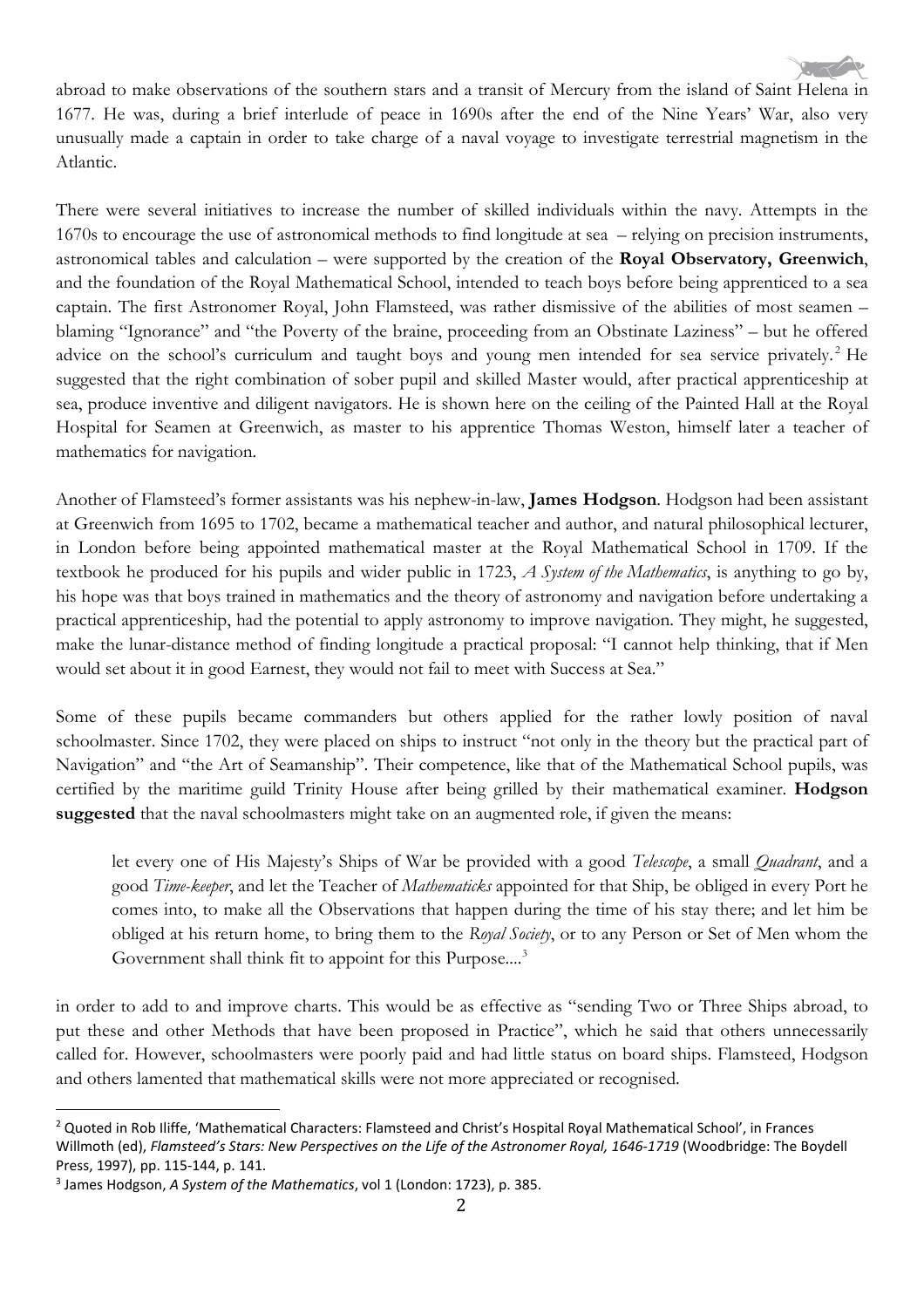

**III.** Those two or three ships Hodgson mentioned were, of course, to be set to work in the second half of the century and had considerably more than a schoolmaster and the **three key instruments** on board. The 18th century was to see a succession of naval conflicts, but the voyages of scientific exploration were to find their moment after the end of the Seven Years' War (1763) and before the beginning of the Napoleonic Wars (1803).

The first of the Royal Navy's scientific voyages is usually identified as that of the *Dolphin*, which carried out two circumnavigations after the end of the Seven Years' War. This certainly signals the Admiralty's burgeoning interest both in ambitious voyages and the use of skilful navigators and surveyors. On board the 1766-68 voyage was John Harrison – not the clockmaker but the ship's purser – who was capable of making lunar-distance observations to fix positions, though not necessarily the hard mathematical work to fully process his observations.[4](#page-2-0) However, crucial to the story of expeditionary astronomers and mathematicians that I want to tell is a voyage preceding that, more in the mould of Halley's trip in 1677. Again, to **Saint Helena**, and again involving a man subsequently to become Astronomer Royal, this was to observe to the 1761 transit of Venus. Nevil Maskelyne and this voyage were to be an important – and I've argued too much overlooked – contribution to what was to become a tradition.

While Maskelyne's role as observer and organiser undoubtedly helped him become Astronomer Royal, that was not a given. Although he was a Cambridge graduate and Fellow of the Royal Society, and a curate, he was also a jobbing astronomer and mathematician. The Royal Society paid him as an observer with a grant from George III (suitably convinced by the Society that transit of Venus observations would benefit the nation by demonstrating scientific prowess and by improving the accuracy of astronomy and, therefore, of navigation). Maskelyne again took on such paid work for the Board of Longitude in 1763, acting as both chaplain and astronomer on a voyage to Barbados to trial three methods of finding longitude. In between he published the **British Mariner's Guide**, supporting the practical use of the lunar-distance method, which he had used with some success on his first voyage. He suggested that this could become a practical method if the kind of precomputed tables that he presented (borrowed from ones published by the French astronomer Nicolas-Louis de Lacaille) could be regularly calculated and published in advance. This was, perhaps, a prospectus for potential employment, whether as a teacher, expeditionary astronomer or author of such tables. He could not know that the new Astronomer Royal, Nathaniel Bliss, would die after only two years in post.

Maskelyne's assistant on the St Helena voyage was Robert Waddington, whose career, as Jim Bennett has shown, is a kind of shadow to that of Maskelyne; an alternative and more precarious one, lacking Maskelyne's university education and London contacts and also, perhaps, luck.<sup>[5](#page-2-1)</sup> Waddington had likewise made successful longitude observations and **published a book** that demonstrated the practicality of the lunar-distance method, but his career was to remain what Maskelyne's might have been: the mathematical practitioner teaching mathematics and navigation, selling and improving instruments and publishing navigational textbooks. His hopes that he might receive a reward from the Board of Longitude or some more permanent position, or patronage came to naught. His patchwork, piecemeal career is, however, more typical than Maskelyne's of the expeditionary astronomers.

<span id="page-2-0"></span><sup>4</sup> Richard Dunn, 'John Harrison, pioneer of lunar distances', Longitude Project Blog (2013) [https://www.rmg.co.uk/discover/behind-the-scenes/blog/john-harrison-pioneer-lunar-distances.](https://www.rmg.co.uk/discover/behind-the-scenes/blog/john-harrison-pioneer-lunar-distances)

<span id="page-2-1"></span><sup>&</sup>lt;sup>5</sup> Jim Bennett, "The Rev. Mr. Masklyne, F.R.S. and Myself": The Story of Robert Waddington", in Rebekah Higgitt (ed.), *Maskleyne: Astronomer Royal* (London: Robert Hale, 2014), pp. 59-88.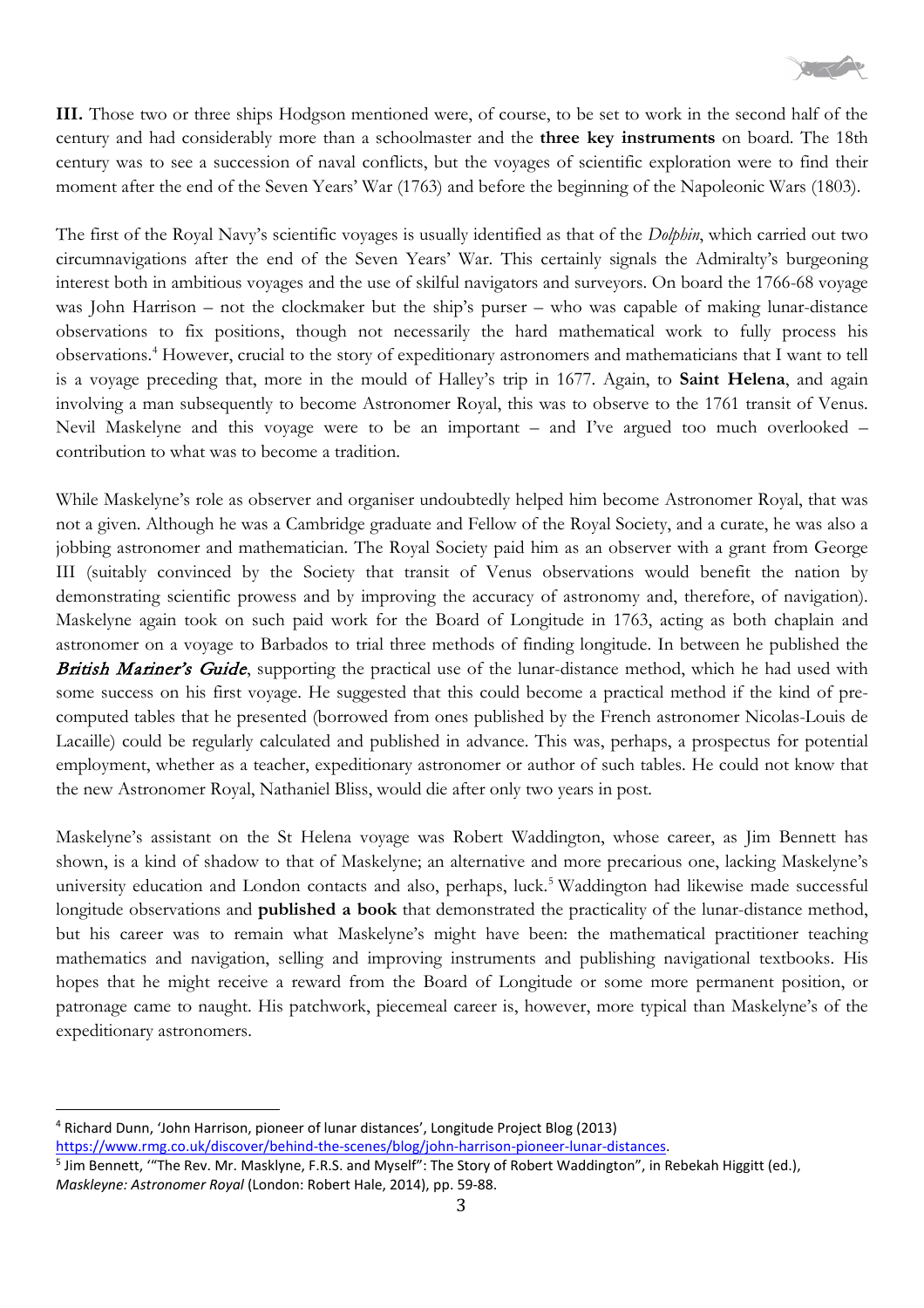**IV.** As Astronomer Royal, and thus chief authority on astronomy and navigation within the Royal Society and a Commissioner of Longitude, Maskelyne was in a position to exercise patronage on behalf of such individuals by inserting them – plus a suite of scientific instruments and instructions for their regular use – on board voyages of exploration. Between 1761 and 1765 he had learned directly about the practicalities of using instruments at sea and in temporary observatories, and about how to maximise the opportunities afforded by travelling with instruments and skilled individuals. This meant not just fulfilling one observing project, but contributing to several: as well as attempting to observe the transit of Venus, he had proposed a project to measure stellar parallax, and used his stay on land to determine longitude and latitude precisely, investigate the effects of local gravitation and make magnetic and tidal observations. He also, of course, used the voyage to trial the lunar distance method of finding longitude and gained experience of collaborating with the ship's officers in making the relevant observations – a learning process that went both ways.

Maskelyne put these lessons to use when he became an organiser rather than participant in expeditionary astronomy. A hugely important opportunity was the **1769 transit of Venus**. Working between the Royal Society and the Board of Longitude, and with significant funding from the King and Admiralty, Maskelyne appointed observers, directed the purchase of instruments and wrote instructions for five expeditions. For most, the focus was on the transit of Venus, requiring the precise astronomical determination of the observing location as well as the careful observation, measurement and timing of the transit itself. However, for the most famous of these expeditions, on the *Endeavour*, under the command of Lieutenant James Cook, also included extended exploration of the South Seas (reaching New Zealand 250 years ago last week). The appointed observer was the Royal Observatory assistant Charles Green, with Cook in support, who put a whole suite of precision instruments to use in support of astronomy, navigation, geodesy, survey, hydrography, geomagnetism and more. It was a physical science complement to the gathering of botanical, zoological, ethnographic, geographical and geological information that this voyage also supported.

Maskelyne made a crucial step in ensuring that this – that is, the placement of skilled, Board of Longitudeappointed observers, supplied with a wide range of instruments on board ships – would become a pattern and not a 1769 one-off. Within months of his return on the *Endeavour*, Cook was appointed to command another voyage of scientific exploration. While this was to include naturalists and artists, it did not initially have more observational and mathematical expertise than that provided by Cook and his officers. However, Maskelyne **wrote to Lord Sandwich**, who was then First Lord of the Admiralty and Commissioner of Longitude, suggesting that the planned voyage:

may be rendered more serviceable to the improvement of Geography & Navigation than it can otherwise be if the ship is furnished with Astronomical Instruments as this Board hath the disposal of or can obtain the use of from the Royal Society and also some of the Longitude Watches; and, above all, if a proper person could be sent out to make use of those Instruments & teach the Officers on board the ship the method of finding the Longitude.<sup>[6](#page-3-0)</sup>

The Board supported this idea and Maskelyne was asked to appoint two suitable observers and to "prepare a Draft of Instructions proper for the said Persons and also a **List of the necessary Instruments**". This became the pattern, and all the 18th-century voyages of exploration – Cook's third, Phipps's to the Arctic, Vancouver's to the north-west coast of America and more – went on to carry observers appointed and paid for by the Board,

<span id="page-3-0"></span><sup>&</sup>lt;sup>6</sup> Maskelyne to Lord Sandwich, in Board of Longitude Minutes, 28 Nov 1771, Cambridge University Library, RGO14/5 [http://cudl.lib.cam.ac.uk/view/MS-RGO-00014-00005/211.](http://cudl.lib.cam.ac.uk/view/MS-RGO-00014-00005/211)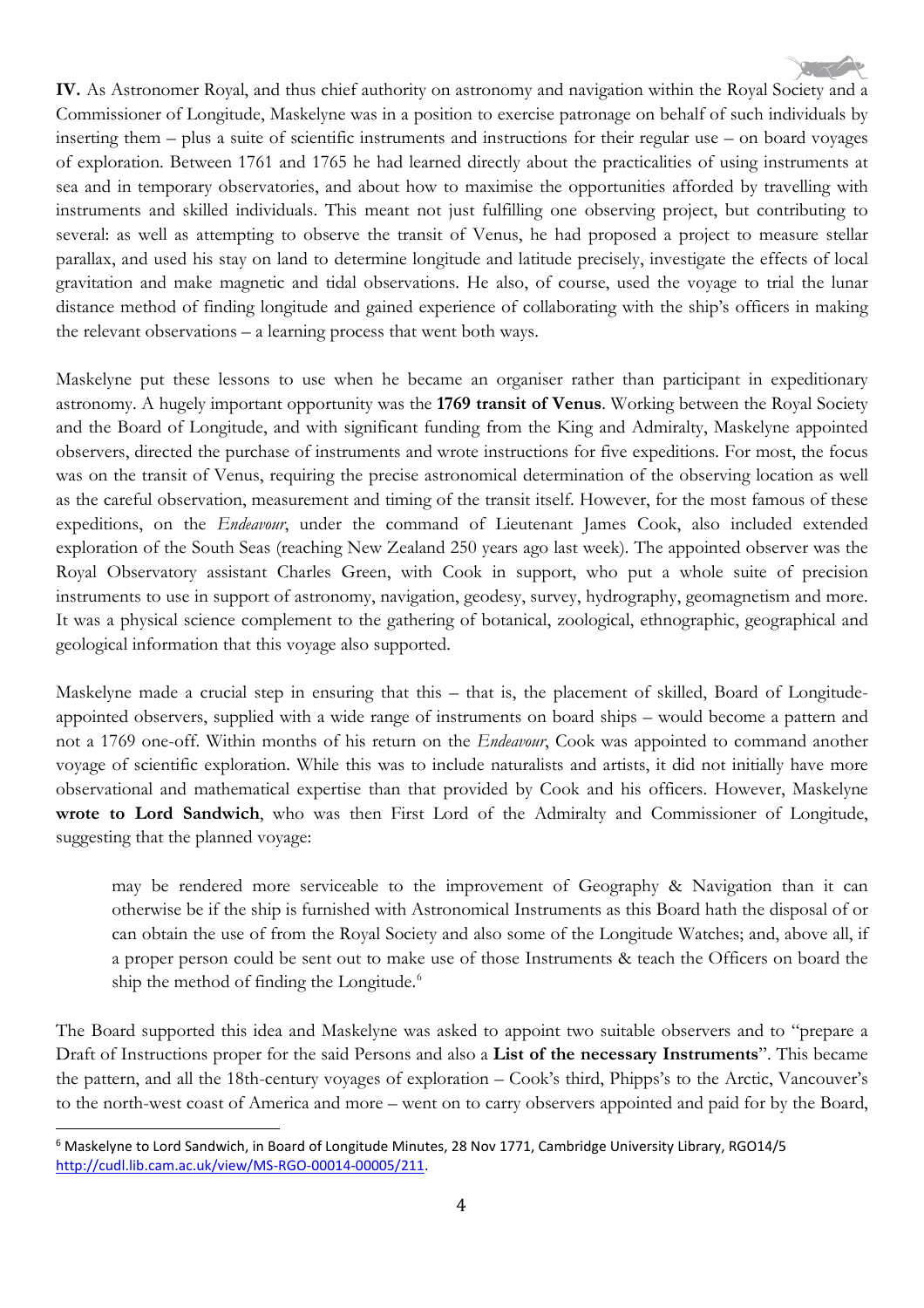along with the large but increasingly standardised **suite of instruments**, supporting mathematical texts and instructions from the Astronomer Royal.

Given Maskelyne's role in appointing these mathematical practitioners as **observers**, it is not surprising that he personally knew many of them through his other routes to patronage. This was principally through appointing astronomical assistants to the Royal Observatory and computers for the *Nautical Almanac* (marked in red) as well as, on a more ad hoc basis, other computing and observational work paid for by the Board of Longitude or, occasionally, Royal Society. Expeditionary astronomer was one appointment among a possible series of such pieces of work and Maskelyne hired some individuals repeatedly, both because they had proved their skill and trustworthiness and because he felt an obligation of support and patronage. There are cases where, for example, a former assistant or computer in financial difficulty was offered paid work by way of help.

**V.** Such regular opportunities, and support, as well as a degree of fame earned by connection to well-known voyages, led some to the relatively few secure roles for mathematicians. This was particularly the case for the two observers earmarked by Maskelyne for Cook's second voyage: William Wales and William Bayly.

It is not known how **William Wales**, of humble Yorkshire origins, gained his mathematical expertise but he demonstrated it in the pages of the chief periodical supporting mathematics for leisure, the *Ladies' Diary*. His introduction to Maskelyne came after his move to London and his marriage to the sister of Charles Green in 1765 – a relationship suggesting the social connections among mathematicians in London. Within months he was appointed as one of the first *Nautical Almanac* computers, then in 1769 as a transit of Venus observer at Hudson's Bay, and in 1772 as observer on Cook's second voyage. In between and after he undertook computational work for the *Nautical Almanac* and Board of Longitude, including of his own observations. However, he also secured the position of Master of the Royal Mathematical School. In his final years he became secretary to the Board of Longitude. When in the south Pacific he had named the Maskelyne Islands, calling them "by the name of a person to whom I owe very much indeed; one who took me by the hand when I was friendless, and never forsook me when I had occasion for his help."[7](#page-4-0)

**William Bayly** was the son of a farmer in Wiltshire but took the opportunity to learn mathematics from an exciseman living nearby and went on to teach at schools in the west country. In 1766 he was appointed as an assistant to Maskelyne, who had family connections to Wiltshire, and received the practical training that allowed him to be appointed as a transit of Venus observer. He went to observe in Norway with Jeremiah Dixon – the son of a coal mine owner and a veteran of the 1761 expeditions and the surveying of the Mason-Dixon line between Pennsylvania and Maryland, which Maskelyne had helped organise and equip. Bayly returned to his position at Greenwich but was then appointed to both Cook's second and third voyages. The Board of Longitude paid him for computing and publishing the expeditions' observations in 1782, and in 1785 he was appointed headmaster of the Royal Naval Academy in Portsmouth. There were disciplinary troubles and personal health and family problems, but he stayed in position until pensioned off in 1807, when the institution was transformed into the Royal Naval College.

Those not known to Maskelyne were introduced by acquaintances. **William Gooch**, a keen young mathematician who, sadly, was killed in Hawaii, en route to a rendezvous with Vancouver's expedition, was suggested by a friend, and fellow Commissioner of Longitude, the Cambridge mathematician Samuel Vince.

<span id="page-4-0"></span><sup>7</sup> William Wales and William Bayly, *The Original Astronomical Observations, Made in the Course of a Voyage towards the South Pole, and Around the World* (London: 1777), p. lv.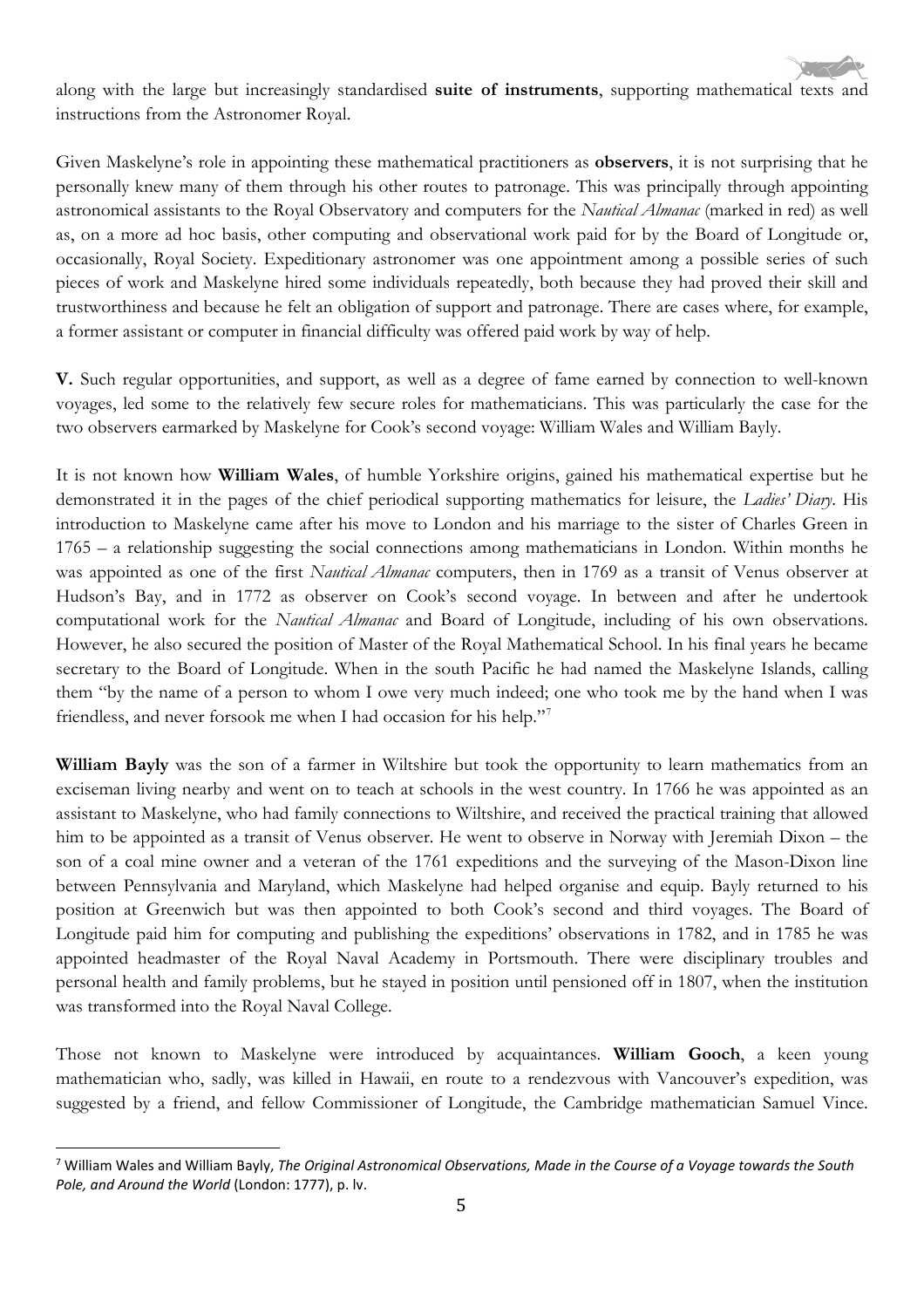Nevertheless, Gooch had to spend several weeks under Maskelyne's eye to show that he had the necessary practical skills. He reported that the Astronomer Royal "attended closely to everything I undertook for Practice; and observ'd the accuracy of my observations by seeing what they were and calculating what they should be & then seeing how near they agreed". He was asked to compute the rate of going of the Observatory's clock from his own observations, a task that an expeditionary astronomer would have to perform regularly when on shore to establish the going of the portable regulator with observations beneath the portable tent observatory. This letter to his mother was written while at Greenwich, and he records Maskelyne raising a toast after dinner: "success to your Expedition, Mr. G."[8](#page-5-0)

The majority of the observers that Maskelyne appointed could be classed as mathematical practitioners, who often moved from the provinces to London to take the opportunities their skills could bring them in a capital and port city. Some, like **Cook** himself, were naval officers with mathematical and observing skills. Typically, these were developed by dint of personal interest but – as the fame of Cook's and other voyages of exploration grew – could lead to opportunities for promotion. Thus, James King was second lieutenant on the *Resolution* during Cook's third voyage but also, having been granted leave to study various scientific subjects in the 1770s, was recommended as a suitable observer for the voyage. William Dawes was in the Royal Marines but was noted and recommended as Board of Longitude observers to the voyage of the First Fleet in 1787 by William Bayly.

All of the Board of Longitude observers were charged with teaching while on expedition as well as carrying out the whole host of observations and calculations required. In particular they were to help familiarise officers with the instruments and techniques of longitude determination by lunar distance and timekeeper, both for navigation and for position-fixing as a basis for surveys. Some of the renowned naval navigators, such as George Vancouver and William Bligh, benefitted from their early experiences on expedition with Wales and Bayly as well as, of course, Cook himself.

**VI.** By the end of the 18th century, the navy was able supply much of what had been solely the province of Maskelyne, the Board of Longitude and Royal Observatory, including the range and quality of instruments. The foundation of a Hydrographic Office in 1795, and increased focus on a higher level of education at naval colleges in the 19th century, meant that surveying voyages of the 1820s onwards could be entirely naval affairs. The **markers of precision exploration**, the observing tent designed by William Bayly for Cook's second voyage, the suite of precision instruments, were no longer only the provenance of supernumerary expeditionary astronomers.

These sketches were produced in the 1830s-40s by the naval officer, **Owen Stanley**. He had been educated at the Royal Naval College in the 1820s – where James Inman, once a Board of Longitude-appointed observer on Matthew Flinders's Australian circumnavigation, was Professor of Nautical Mathematics. In 1830 Owen joined a survey voyage to South America, in 1836 he was a scientific officer on HMS *Terror* in the Arctic and in 1846 was commander of HMS *Rattlesnake*, the survey voyage to Australia on which the young T.H. Huxley was assistant surgeon and naturalist. His sketches show the extent to which mathematical practice in the form of observation with large amounts of precision instrumentation – and the concomitant use of mathematical and astronomical tables and much pen and paper calculation and notation – was a continuation of the approach of Maskelyne and the other expeditionary mathematical practitioners, but now the business of naval officers alone.

<span id="page-5-0"></span><sup>&</sup>lt;sup>8</sup> William Gooch to his parents, 20 April 1791, and to his mother, Sarah Gooch, 29 April 1791, Mm.6.48 (Cambridge University Library[\) https://cudl.lib.cam.ac.uk/view/MS-MM-00006-00048.](https://cudl.lib.cam.ac.uk/view/MS-MM-00006-00048)